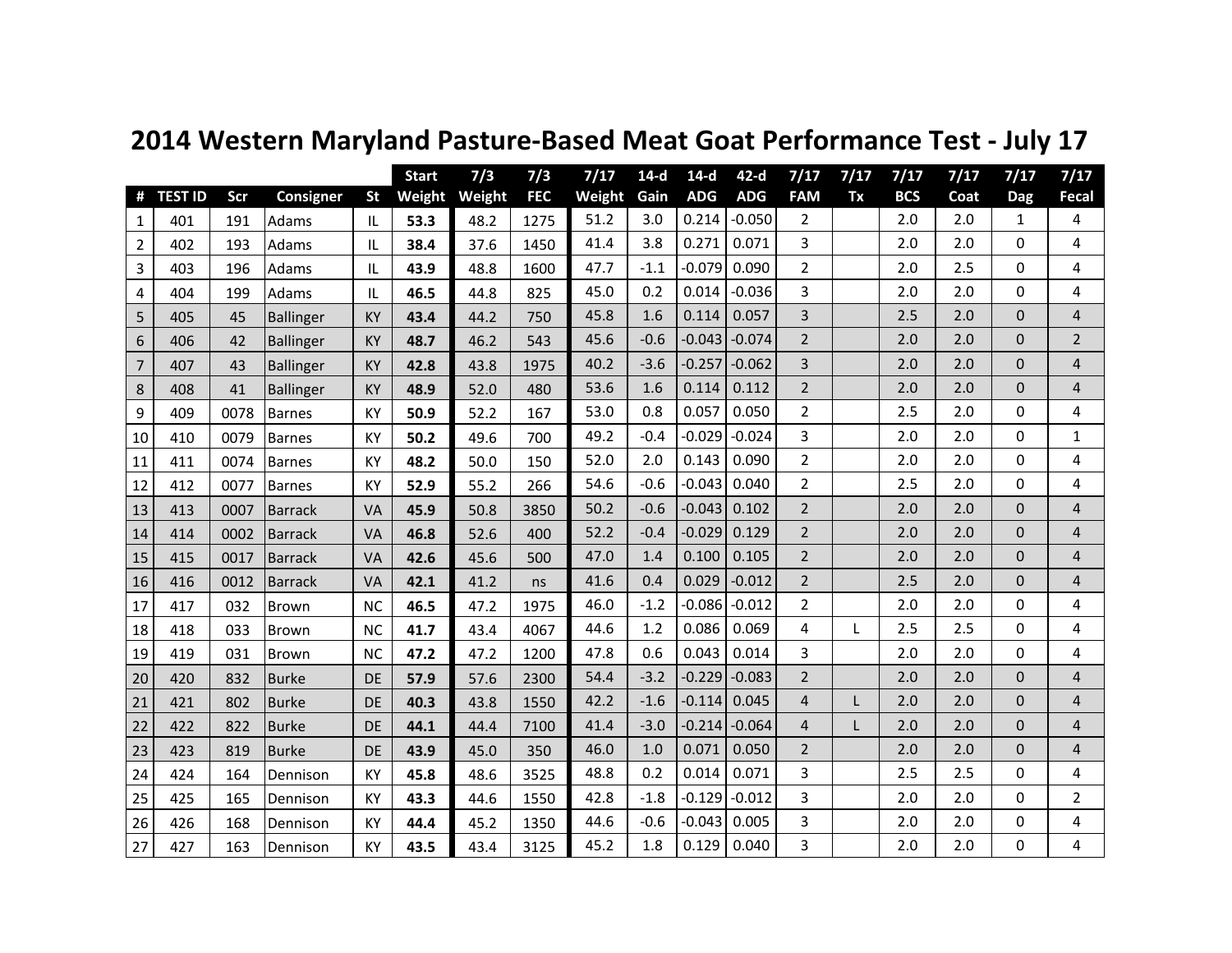|    |                |      |                  |           | <b>Start</b> | 7/3           | 7/3        | 7/17   | $14-d$ | $14-d$     | $42-d$     | 7/17           | 7/17 | 7/17       | 7/17 | 7/17           | 7/17                    |
|----|----------------|------|------------------|-----------|--------------|---------------|------------|--------|--------|------------|------------|----------------|------|------------|------|----------------|-------------------------|
| #  | <b>TEST ID</b> | Scr  | <b>Consigner</b> | <b>St</b> |              | Weight Weight | <b>FEC</b> | Weight | Gain   | <b>ADG</b> | <b>ADG</b> | <b>FAM</b>     | Tx   | <b>BCS</b> | Coat | <b>Dag</b>     | Fecal                   |
| 28 | 428            | 0030 | English          | <b>MD</b> | 62.5         | 60.2          | 200        | 58.2   | $-2.0$ | $-0.143$   | $-0.102$   | $\overline{2}$ |      | 2.5        | 2.0  | 0              | 4                       |
| 29 | 429            | 23   | Glover           | <b>MD</b> | 39.3         | 42.0          | 1075       | 41.8   | $-0.2$ | $-0.014$   | 0.060      | 3              |      | 2.0        | 2.0  | 0              | $\overline{\mathbf{4}}$ |
| 30 | 430            | 24   | Glover           | <b>MD</b> | 46.4         | 46.6          | 200        | 44.2   | $-2.4$ | $-0.171$   | $-0.052$   | 3              |      | 2.5        | 2.0  | 0              | 4                       |
| 31 | 431            | 25   | Glover           | <b>MD</b> | 38.2         | 42.4          | 2350       | 41.0   | $-1.4$ | $-0.100$   | 0.067      | $\overline{2}$ |      | 2.0        | 2.0  | $\mathbf 0$    | 4                       |
| 32 | 432            | 0084 | Heise            | PA        | 47.6         | 47.2          | 1500       | 49.2   | 2.0    | 0.143      | 0.038      | 3              |      | 2.0        | 2.0  | $\mathbf{1}$   | $\overline{4}$          |
| 33 | 433            | 0086 | Heise            | PA        | 44.8         | 46.0          | 325        | 49.6   | 3.6    | 0.257      | 0.114      | $\overline{2}$ |      | 2.0        | 2.0  | 0              | 4                       |
| 34 | 434            | 0085 | Heise            | PA        | 51.7         | 53.6          | 1750       | 54.6   | 1.0    | 0.071      | 0.069      | $\overline{2}$ |      | 2.5        | 2.0  | $\overline{0}$ | $\overline{3}$          |
| 35 | 435            | 403  | Larr             | IN        | 46.1         | 47.0          | 567        | 45.6   | $-1.4$ | $-0.100$   | $-0.012$   | 4              | L    | 2.0        | 2.5  | $\mathbf{1}$   | 4                       |
| 36 | 436            | 402  | Larr             | IN        | 53.1         | 54.0          | 575        | 50.2   | $-3.8$ | $-0.271$   | $-0.069$   | 2              |      | 2.0        | 2.0  | 0              | 4                       |
| 37 | 438            | 284  | Loos             | IL        | 45.9         | 46.4          | 1650       | 45.4   | $-1.0$ | $-0.071$   | $-0.012$   | $\overline{2}$ |      | 2.0        | 2.0  | 0              | 3                       |
| 38 | 439            | 326  | Loos             | IL        | 61.5         | 59.4          | 9600       | 54.6   | $-4.8$ | $-0.343$   | $-0.164$   | $\overline{2}$ |      | 2.5        | 2.0  | $\mathbf{1}$   | $\overline{4}$          |
| 39 | 440            | 444  | Loos             | IL        | 49.8         | 53.6          | 840        | 52.6   | $-1.0$ | $-0.071$   | 0.067      | 3              |      | 2.5        | 2.0  | 0              | 4                       |
| 40 | 441            | 171  | Majancsik        | KY        | 42.0         | 45.4          | 714        | 46.2   | 0.8    | 0.057      | 0.100      | $\overline{2}$ |      | 2.5        | 2.0  | 0              | 4                       |
| 41 | 442            | 159  | Majancsik        | KY        | 44.0         | 46.4          | 4300       | 41.4   | $-5.0$ | $-0.357$   | $-0.062$   | 4              | L    | 2.0        | 2.0  | 0              | 4                       |
| 42 | 443            | 161  | Majancsik        | KY        | 38.1         | 39.6          | 3200       | 39.2   | $-0.4$ | $-0.029$   | 0.026      | 2              |      | 2.0        | 2.0  | 0              | 4                       |
| 43 | 444            | 166  | Majancsik        | KY        | 38.8         | 41.2          | 725        | 45.0   | 3.8    | 0.271      | 0.148      | $\overline{2}$ |      | 2.0        | 2.0  | 0              | 4                       |
| 44 | 445            | 0428 | Murphy           | <b>NJ</b> | 63.3         | 68.0          | 2050       | 68.4   | 0.4    | 0.029      | 0.121      | $\overline{2}$ |      | 2.0        | 2.0  | 0              | $\overline{4}$          |
| 45 | 446            | 3779 | Murphy           | NJ        | 64.8         | 73.2          | 1543       | 72.2   | $-1.0$ | $-0.071$   | 0.176      | $\overline{2}$ |      | 2.0        | 2.0  | 0              | $\overline{4}$          |
| 46 | 447            | 404  | Murphy           | <b>NJ</b> | 69.2         | 71.2          | 1150       | 67.0   | $-4.2$ | $-0.300$   | $-0.052$   | $\overline{2}$ |      | 2.0        | 1.5  | 0              | $\overline{4}$          |
| 47 | 448            | 447  | Murphy           | NJ        | 51.8         | 53.8          | 485        | 52.2   | $-1.6$ | $-0.114$   | 0.010      | $\overline{2}$ |      | 2.0        | 2.0  | 0              | $\sqrt{4}$              |
| 48 | 449            | 1404 | Nelson           | <b>MD</b> | 42.6         | 43.8          | 1675       | 42.0   | $-1.8$ | $-0.129$   | $-0.014$   | 4              | LC   | 2.0        | 2.0  | 0              | 4                       |
| 49 | 450            | 1417 | Nelson           | <b>MD</b> | 41.2         | 39.4          | 2771       | 40.4   | 1.0    | 0.071      | $-0.019$   | $\overline{2}$ |      | 2.0        | 2.0  | 0              | 4                       |
| 50 | 451            | 1403 | Nelson           | <b>MD</b> | 37.7         | 41.0          | 600        | 40.2   | $-0.8$ | $-0.057$   | 0.060      | 3              |      | 2.0        | 2.0  | 0              | 4                       |
| 51 | 452            | 306  | Patrick          | GA        | 38.6         | 41.6          | 700        | 40.8   | $-0.8$ | $-0.057$   | 0.052      | 3              |      | 2.5        | 2.0  | 0              | $\overline{4}$          |
| 52 | 453            | 303  | Patrick          | GA        | 39.1         | 42.8          | 2450       | 43.0   | 0.2    | 0.014      | 0.093      | $\overline{2}$ |      | 2.0        | 2.0  | 0              | $\overline{4}$          |
| 53 | 454            | 298  | Patrick          | GA        | 39.4         | 40.8          | 571        | 41.8   | 1.0    | 0.071      | 0.057      | $\overline{2}$ |      | 2.0        | 2.0  | 0              | $\overline{4}$          |
| 54 | 455            | 1409 | Peters           | <b>NC</b> | 43.2         | 49.6          | 875        | 50.8   | 1.2    | 0.086      | 0.181      | $\overline{2}$ |      | 2.5        | 2.0  | 0              | 4                       |
| 55 | 456            | 1403 | Peters           | <b>NC</b> | 48.6         | 51.8          | 2533       | 48.8   | $-3.0$ | $-0.214$   | 0.005      | $\overline{2}$ |      | 2.0        | 2.0  | 0              | 4                       |
| 56 | 457            | 1413 | Peters           | <b>NC</b> | 39.9         | 42.0          | 866        | 38.0   | $-4.0$ | $-0.286$   | $-0.045$   | 3              | L    | 2.0        | 2.0  | 0              | 4                       |